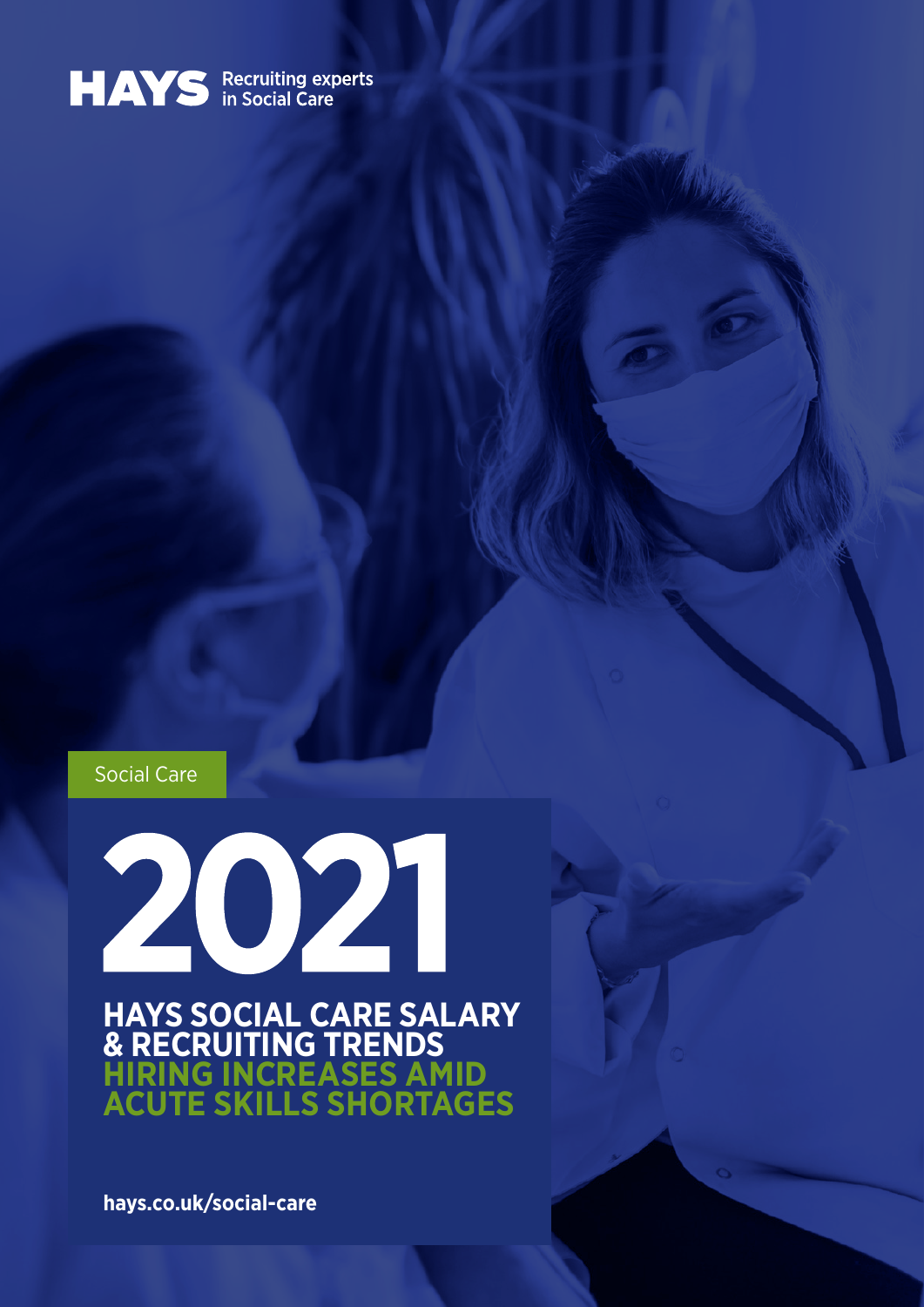### **CONTENTS**

| <b>Introduction</b>         |    |
|-----------------------------|----|
| <b>Social care overview</b> |    |
| <b>Salaries</b>             |    |
| Social care - adults        | 8  |
| Social care - children      | 10 |
| Social work - adults        | 12 |
| Social work - children      | 13 |

#### **About us**

Hays Social Care works to the principle that people are the biggest asset to any organisation, especially when your business is caring for others. Hiring the right person, with the right skills at the right time is a lasting challenge, and in a market where social care professionals are in constant demand, we can help to find the support and expertise you need.

We have a dedicated team working across various UK locations and overseas. They specialise in placing social care professionals into temporary, interim and permanent jobs across all grades and client groups, from support workers and care workers to registered managers and directors of service.

Ensuring that the people we place are fully safeguarded and compliant is central to what we do, which is why our independent compliance and audit team ensures all checks completed meet and exceed legislative standards.

To ensure continuing high quality, we also carry out ongoing feedback surveys with employers and undertake regular on-site visits, meeting with managers and staff to review performance and identify any training needs to support your staff in their future development.

We also provide a range of support to help you provide consistent care, including maternity and sickness cover, fixed-term contracts, interim cover or DBS interim-period cover – as well as an out-of-hours service which is always on hand to provide emergency cover. This service is managed centrally by social care specialists who are available 24 hours a day, 7 days a week, 365 days a year.

#### **Methodology**

The salary data has been compiled using information gathered during 2020 from Hays offices across the UK. It is based on job listings, job offers and candidate registrations. The recruiting trends and benefits data is based on a survey conducted in October and November 2020. Over 23,000 professionals completed the survey from across the UK, including over 570 social care and social work employees and employers from organisations of all sizes and sectors.

We would like to express our gratitude to all of the professionals and organisations who participated in the collection of data. Your contribution allows us to produce this comprehensive guide, which provides invaluable insight into social care salaries, benefits and recruiting trends.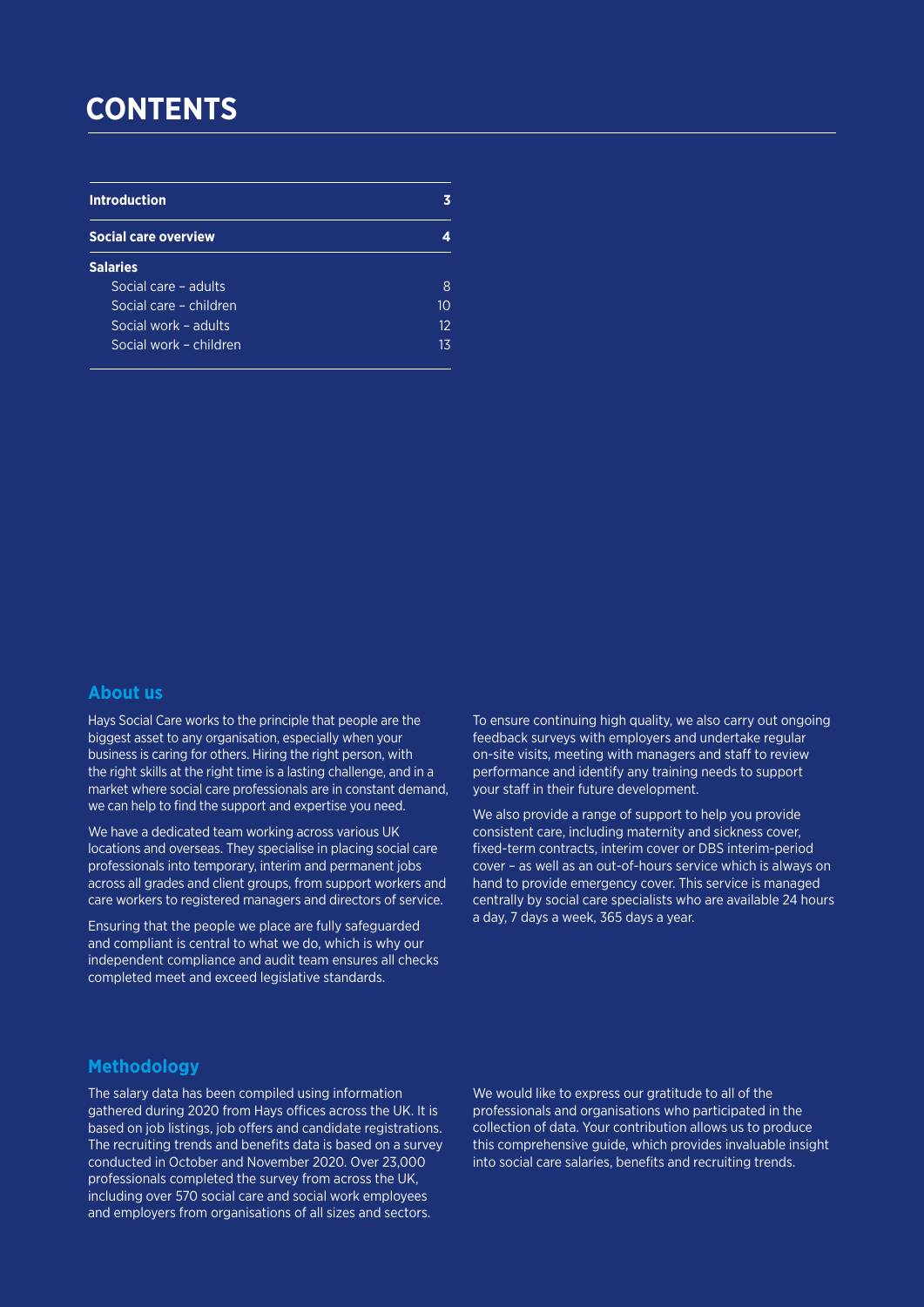# **INTRODUCTION**

Welcome to our annual Hays Social Care Salary & Recruiting Trends guide. The unprecedented challenge of the Covid-19 pandemic has placed intense pressure on services that were already beset by soaring activity levels and acute skills shortages. The challenge for social care employers now will be to recruit the talent with the skills and experience required to deliver a consistently high standard of care against a continuously uncertain backdrop.

With activity levels expected to remain high, and almost half of employers experiencing moderate or severe skills shortages in the past year, it is unsurprising that the vast majority of employers plan to recruit staff in the coming 12 months, and hiring plans have seen an uptick on the previous year.

Although the social care sector has benefited from more positive public sentiment towards the value that care professionals bring, the challenging reality of the nature of care work during the pandemic has also been more visible, and this negative perception is highlighted as a key driver of skills shortages currently impacting the profession. The negative effects of these skills shortages are also being acutely felt, with nearly a third saying the shortages are contributing to absenteeism due to stress, and over half believing they are negatively impacting employee morale.

Despite certain specialist skillsets seeing greater employer demand, fewer social care professionals moved roles last year, and plans to change jobs this year are also more tempered. Attracting the talent required to meet demand, therefore, will prove additionally challenging, and employers must carefully evaluate their candidate attraction strategies in order to encourage professionals to consider new roles. In the absence of more competitive remuneration, it is particularly important that attention is paid to promoting the career progression opportunities on offer. A lack of career development is the main reason professionals give for wanting to leave their current role.

**CO** Promoting the social care profession as a viable and rewarding one is particularly important in light of the ongoing impact of the Covid-19 crisis. **JJ** 



**Brendan Ryan, Director, Hays Social Care**

Promoting the social care profession as a viable and rewarding one is particularly important in light of the ongoing impact of the Covid-19 crisis. Almost half of professionals are considering making changes to their career as a result of the pandemic and nearly a quarter are planning to follow a completely different career path. Work-life balance should be a significant area of focus when looking to attract new talent and retain existing staff, as it has been negatively impacted by the pandemic and is also something that social care professionals prize highly.

We hope you find this guide informative and useful. We look forward to discussing what these findings mean for your organisation, and how we can help you navigate this challenging landscape and prepare for the year ahead.

**Brendan Ryan** Director, Hays Social Care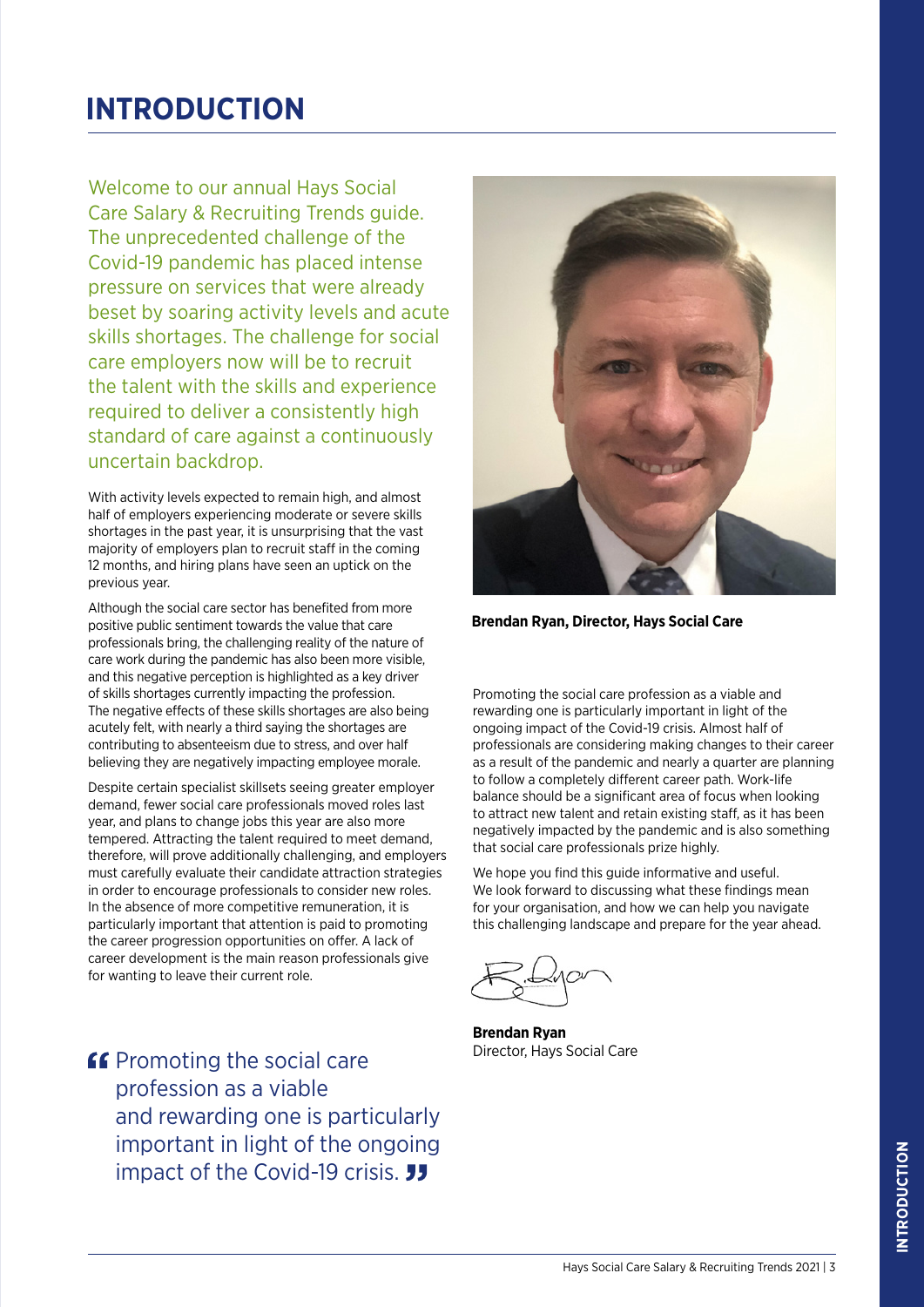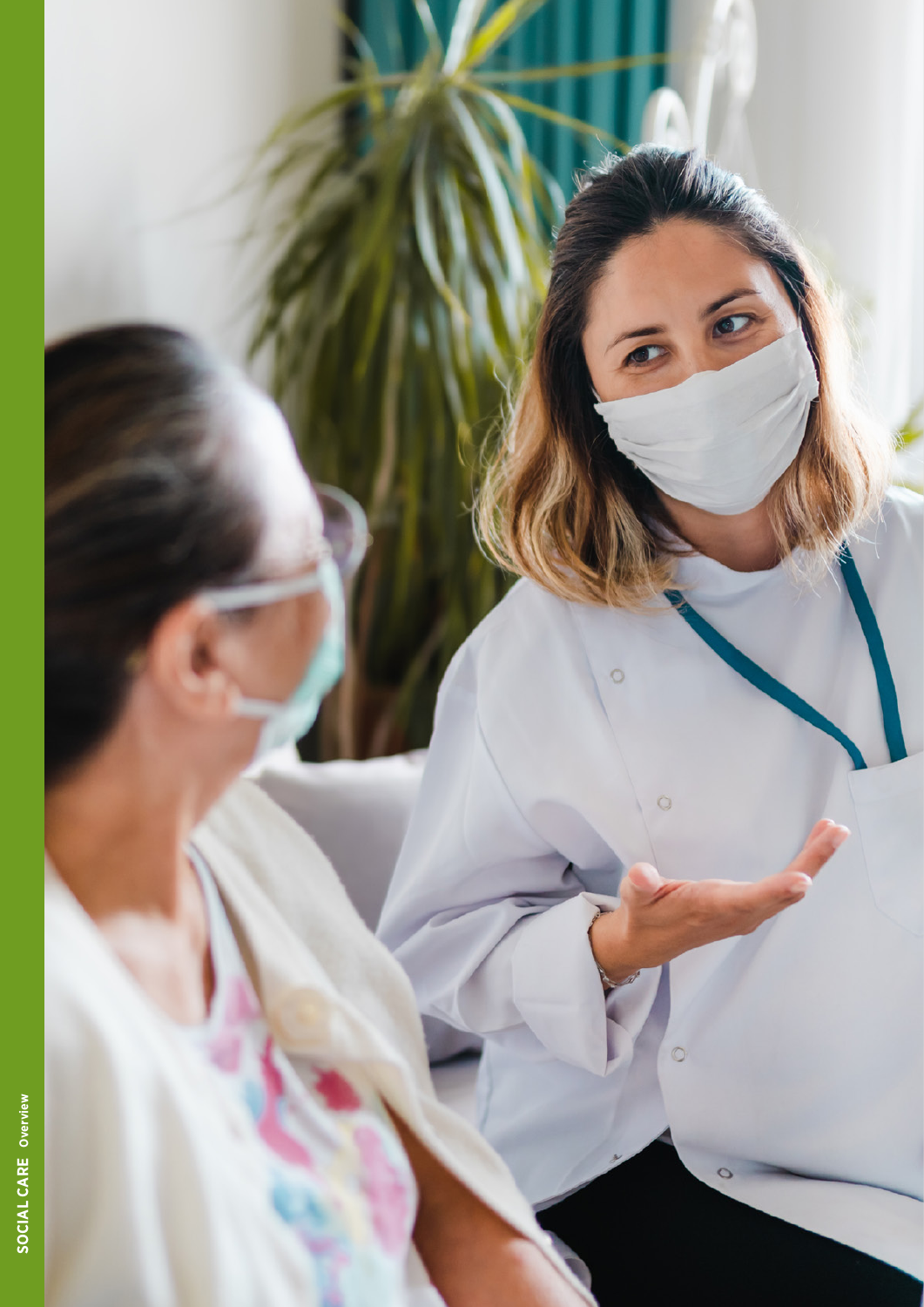### **SOCIAL CARE HIRING INCREASES AMID ACUTE SKILLS SHORTAGES**

The ongoing impact of the Covid-19 pandemic has presented an unprecedented challenge to a sector already beset by soaring demand for services and skills shortages are continuing to have a detrimental effect on employee morale.

#### **Optimism about long-term opportunities has risen**

The overwhelming majority (94%) of social care employers expect organisational activity levels to either stay the same or increase in 2021. The number of people who predict an increase, however, has decreased, with 55% anticipating activity levels will go up in 2021 in comparison to the 65% who thought activity levels would increase in 2020.

As a result of the Covid-19 pandemic, positive sentiment towards the social care profession has risen considerably this year, and with it, longer term optimism amongst social care employers. 41% say they are optimistic about the wider economic climate and the opportunities it may create within the next 2-5 years, in comparison to 33% who said the same last year. This optimism is not felt by employees however, with 67% expressing concern around the longer term economic landscape in comparison to 57% who were concerned last year.

### 2.0% Average salary increase over the last year

#### **Temp hiring an ongoing challenge**

Most social care employers (77%) experienced some form of skills shortages within the past year, with nearly half (48%) citing moderate or extreme skills shortages. A further 66% said they had experienced difficulties hiring permanent staff, and over half (53%) had challenges recruiting temporary workers, higher than the 37% UK average. Although ongoing lockdown restrictions have slightly increased the difficulty of hiring temporary workers, being able to access temps at volume has enabled services hit by Covid-19 outbreaks to remain open. In addition to this, hiring plans have seen a small increase on the previous year, with 84% intending to recruit new staff over the next 12 months in comparison to the 81% who planned to hire last year.

Engaging staff with the right skills and experience to deliver complex care needs will continue to present a challenge for organisations. Talent shortages are predicted to significantly impact employers this coming year, with almost two thirds (64%) expecting a shortage of suitable applicants to be their biggest hiring challenge. A further 54% expect to encounter competition from other employers, higher than last year's figure (49%).

#### **Skills shortages attributed to negative stereotypes of social care work**

The top reason for the skills shortages in social care currently is believed to be negative perceptions or stereotypes of the industry (45%), a higher figure than last year (35%). Over half (56%) of social care employers took action to address these skills shortages in 2020 by hiring temp workers, whilst over a third (36%) increased their recruitment budget.

The negative effects from these skill shortages are being acutely felt. Over half (57%) believe they are having a negative impact on employee morale, and almost a third (30%) say they are causing absenteeism due to stress, significantly higher than the UK average (16%).

Furthermore, the caring responsibilities associated with social care work mean that soft skills continue to be integral, with communication (65%), emotional intelligence (57%) and flexibility (56%) highly sought after by employers.

### **Top specialist skills (non-clinical/caring roles) in demand:**  Managerial/leadership **Operations** Administration **Top soft skills in demand:**  Communication Emotional intelligence Flexibility **19% 18% 13% 65% 57% 56%**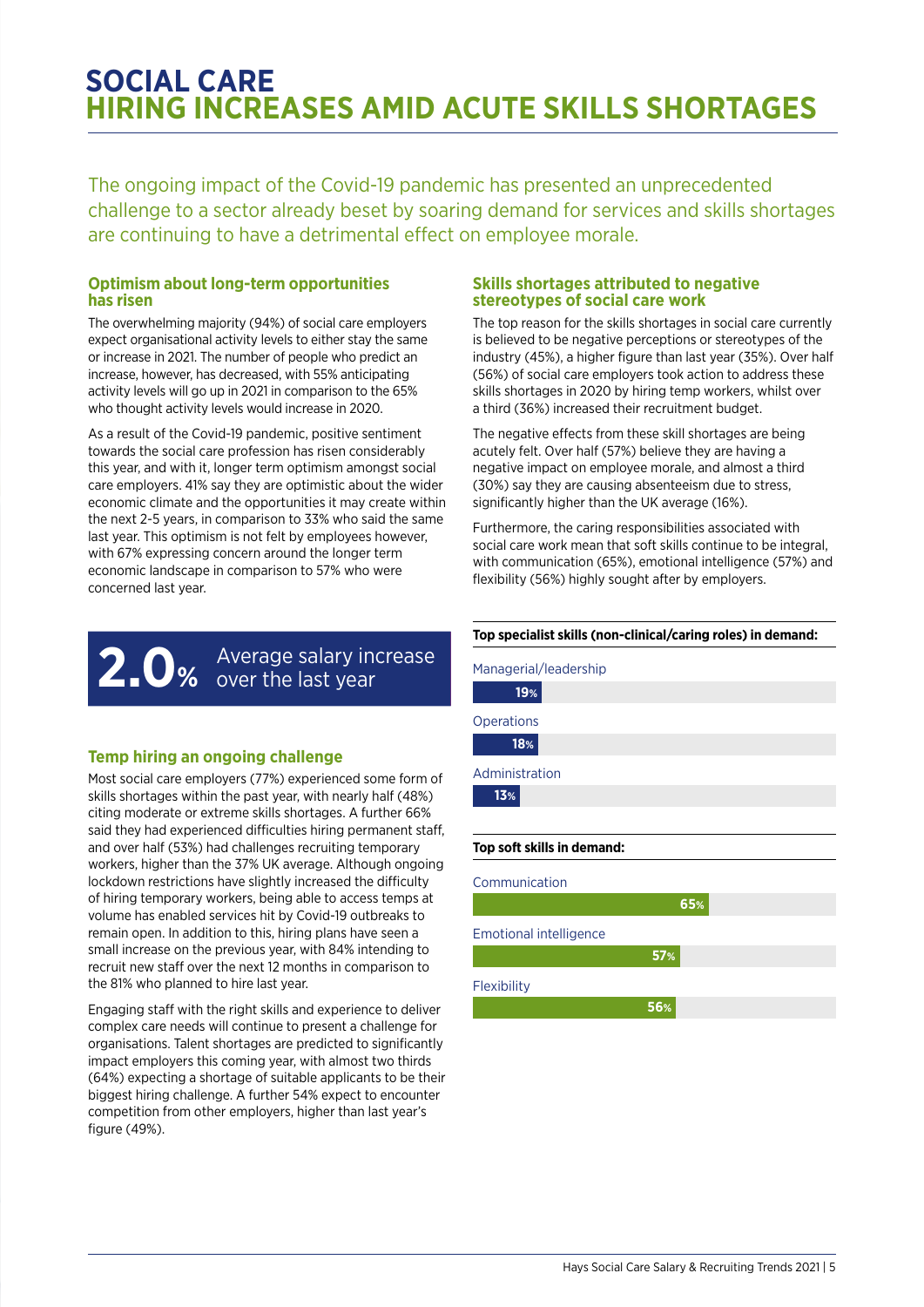#### **More employers increased salaries than expected last year**

61% of social care employers increased their salaries over the past year, which is higher than the number who predicted they would last year (54%). Social care salaries increased on average by 2% in 2020, driven largely by increases to the national minimum wage, and almost half (47%) of employers expect them to increase again in 2021.

Pay transparency is highly valued by social care professionals, with 76% deeming it important, higher than the UK average (70%). Despite the importance employees attribute to this, almost a quarter (23%) of social care employers don't believe that their organisation is consistently transparent with all employees about how pay levels and pay rises are set. An even greater proportion of employees do not believe their organisation is transparent (43%). Salary satisfaction also continues to be lower than average amongst social care professionals, although this gap has closed on last year. 58% say they are satisfied with their salary, which is higher than last year (53%), but still below the UK average (62%).

#### **A lack of future opportunity driving employee movement**

Over a third (39%) of social care professionals moved roles in 2020, a decrease on 2019 when it was almost half (48%). Of those who left their job, 18% said this was due to a lack of job security, and 17% attributed it to a poor work-life balance. Concerns around career development are a key driver of employee movement currently, with a lack of future opportunities (22%) the most commonly cited reason for professionals wanting to leave their current role.

Despite certain specialist skillsets being in greater demand from employers, fewer professionals are actively seeking new positions. Plans to move jobs are more tempered this year, with just over half (53%) of social care professionals looking to move roles in 2021, lower than the number who said they intended to in 2020 (58%). However, for those who are not intending to change job in 2021, 40% would still be tempted to if they were offered the right salary and benefits package.



**CO** Plans to move jobs are more tempered this year, with just over half of social care professionals looking to move roles in the next 12 months. **JJ**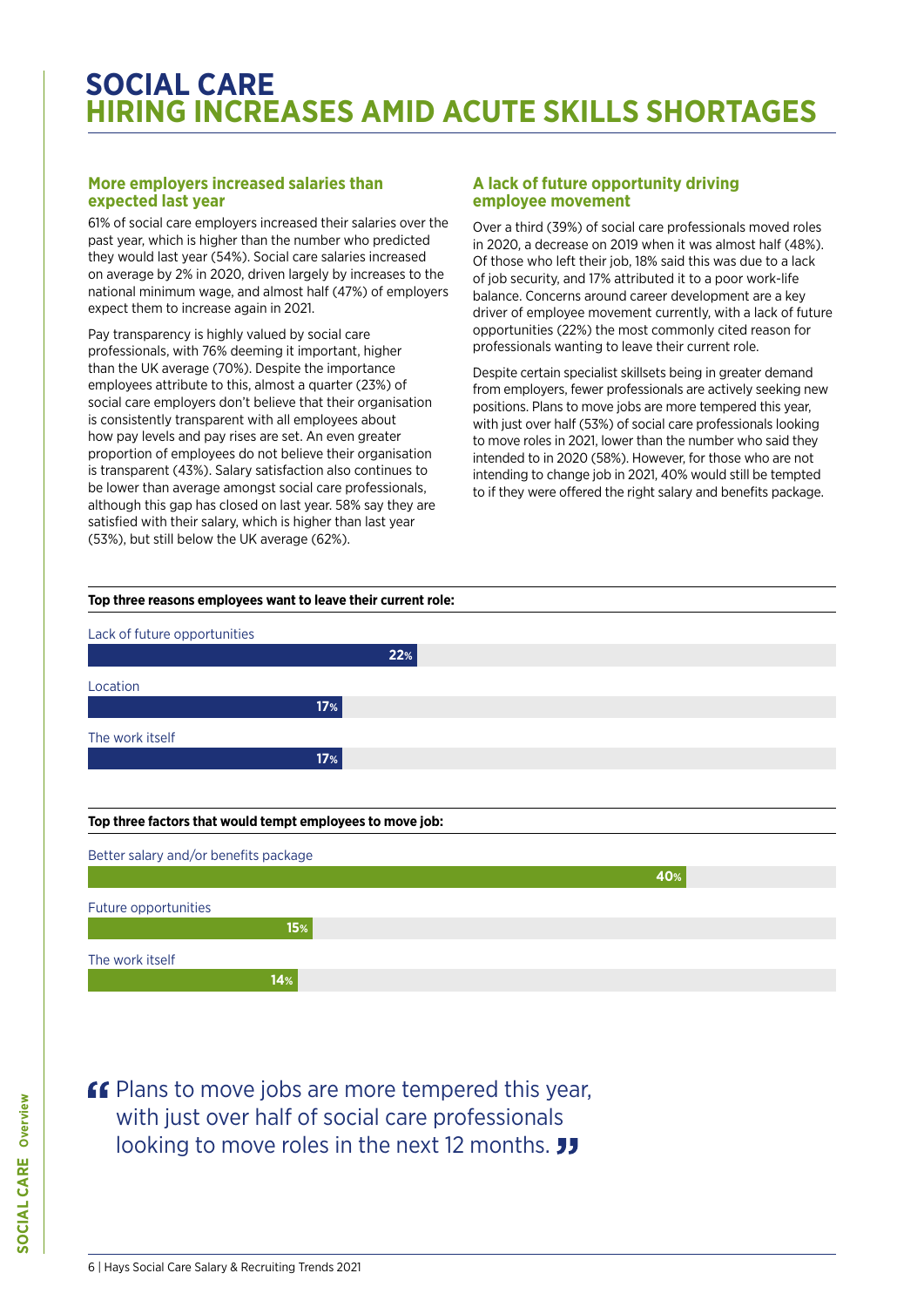#### **Social care employers risk losing talent as a result of Covid-19**

Almost half (46%) of social care professionals are considering making changes to their career in 2021 as a result of Covid-19. While 24% plan to upskill within their current profession in the year ahead, a further quarter (25%) plan to upskill in a different profession to their current one, higher than the UK average (20%). Furthermore, 22% are planning to follow a completely different career path, which is also higher than the UK average of 17%.

A significant proportion of social care professionals also plan to make changes to their working hours, with almost a quarter (24%) intending to reduce them in light of the Covid-19 pandemic.

#### **The pandemic worsened work-life balance**

The specific benefits that social care professionals value most in a role are over 28 days of paid annual leave (48%), pension provision above the legal minimum (39%) and training and/or professional certification support (37%). This is higher than the UK average (33%), demonstrating the importance that social care professionals attribute to certified professional development.

Work-life balance is also something that social care professionals prize highly, with over a third (36%) saying that they consider it the most important factor when they consider a new position. Over a third (37%) of social care professionals say their work-life balance has worsened as a result of the Covid-19 pandemic, higher than the UK average of 29%.



#### Survey highlights for social care

#### **Employers Employees** 94% **expect their organisation's activity levels to increase or stay the same**  expect their organisation's activity<br>levels to increase or stay the same<br>over the next 12 months **would be tempted to change role due to the salary or benefits package on offer** 77% experienced skills shortages<br>
in the last 12 months<br>  $\mathbf{31}_{\%}$ **feel there is no scope for progression within their organisation** 84% **plan on recruiting staff over the next 12 months give their work-life balance a positive rating** 42% **have reviewed or intend to review their benefits offering due to the**  have reviewed or intend to review<br>their benefits offering due to the<br>Covid-19 pandemic **would like additional days off for wellbeing due to the Covid-19 pandemic**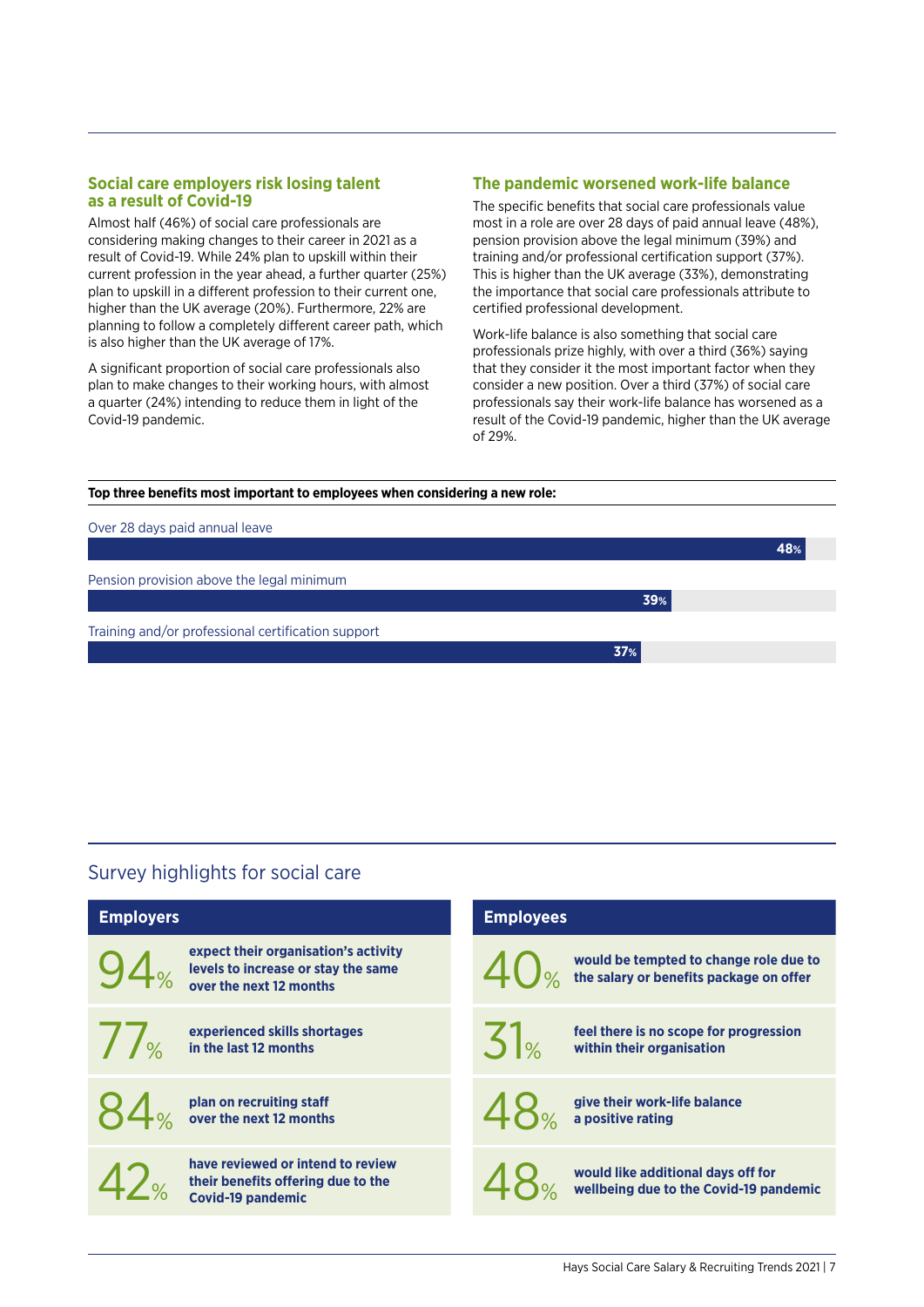## **SOCIAL CARE ADULTS**

| London                             | £ Range       | £ Typical |
|------------------------------------|---------------|-----------|
| <b>Operations Manager/Director</b> | 50,000-80,000 | 70.000    |
| Area Manager                       | 40.000-60.000 | 50.000    |
| Service Manager                    | 30.000-45.000 | 40.000    |
| Registered Manager                 | 32.000-47.000 | 37.000    |
| Deputy Manager                     | 24.000-30.000 | 26,000    |
| Recovery Worker                    | 22,000-26,000 | 25,000    |
| Senior Support Worker              | 20.000-25.000 | 22.500    |
| Senior Care Worker                 | 18,000-21,000 | 20,000    |
| Support Worker                     | 18,000-22,000 | 19.500    |
| Care Worker                        | 18.000-19.000 | 18.500    |
|                                    |               |           |

| <b>East of England</b>             | £ Range       | £ Typical |
|------------------------------------|---------------|-----------|
| <b>Operations Manager/Director</b> | 50.000-70.000 | 60.000    |
| Area Manager                       | 35.000-50.000 | 42.000    |
| Service Manager                    | 30.000-55.000 | 37.000    |
| Registered Manager                 | 28,000-45,000 | 32,000    |
| Deputy Manager                     | 22,000-28,000 | 26.000    |
| Recovery Worker                    | 21,000-26,000 | 23.000    |
| Senior Support Worker              | 18,000-22,000 | 19.500    |
| Senior Care Worker                 | 17.500-21.000 | 19.500    |
| Support Worker                     | 17,000-19,000 | 18,000    |
| Care Worker                        | 17.000-19.000 | 17.000    |

| £ Range       | £ Typical |
|---------------|-----------|
| 50.000-60.000 | 55.000    |
| 40.000-50.000 | 45.000    |
| 33.000-45.000 | 39.000    |
| 28.000-42.000 | 35.000    |
| 22,000-30,000 | 25.000    |
| 21,000-25,000 | 22.000    |
| 19,000-22,000 | 21.000    |
| 18,000-21,000 | 19.500    |
| 18.000-21.000 | 19.000    |
| 17.000-19.000 | 17.500    |
|               |           |

| <b>South West England</b>          | £ Range       | <b>£</b> Typical |
|------------------------------------|---------------|------------------|
| <b>Operations Manager/Director</b> | 50.000-60.000 | 55.000           |
| Area Manager                       | 40,000-50,000 | 45.000           |
| Service Manager                    | 30.000-45.000 | 32.000           |
| <b>Registered Manager</b>          | 28,000-42,000 | 31.000           |
| Deputy Manager                     | 22.000-30.000 | 24.000           |
| Recovery Worker                    | 21.000-25.000 | 23,000           |
| Senior Support Worker              | 19.000-22.000 | 20.000           |
| Senior Care Worker                 | 19,000-22,000 | 20,000           |
| Support Worker                     | 17.000-21.000 | 17.500           |
| Care Worker                        | 17.000-21.000 | 17.000           |

| <b>Wales</b>                       | £ Range       | <b>£ Typical</b> |
|------------------------------------|---------------|------------------|
| <b>Operations Manager/Director</b> | 50.000-60.000 | 57.000           |
| Area Manager                       | 32.000-45.000 | 39,000           |
| Service Manager                    | 29.000-35.000 | 33,000           |
| Registered Manager                 | 29.000-35.000 | 33.000           |
| Deputy Manager                     | 21.000-25.000 | 23.000           |
| Recovery Worker                    | 17.500-20.500 | 20.000           |
| Senior Support Worker              | 19,500-22,500 | 21.500           |
| Senior Care Worker                 | 19.000-22.000 | 20,700           |
| Support Worker                     | 16,000-18,000 | 17.000           |
| Care Worker                        | 16.000-18.000 | 17.000           |

| <b>West Midlands</b>               | £ Range       | <b>£ Typical</b> |
|------------------------------------|---------------|------------------|
| <b>Operations Manager/Director</b> | 45.000-65.000 | 52,000           |
| Area Manager                       | 35.000-55.000 | 44.000           |
| Service Manager                    | 32.000-40.000 | 33.000           |
| Registered Manager                 | 25,000-35,000 | 29,000           |
| Deputy Manager                     | 22,000-26,000 | 23,000           |
| Recovery Worker                    | 20,000-25,000 | 21,500           |
| Senior Support Worker              | 18.000-22.000 | 19.000           |
| Senior Care Worker                 | 17.500-19.000 | 19.000           |
| Support Worker                     | 17.000-19.000 | 17.000           |
| Care Worker                        | 17.000-19.000 | 17.000           |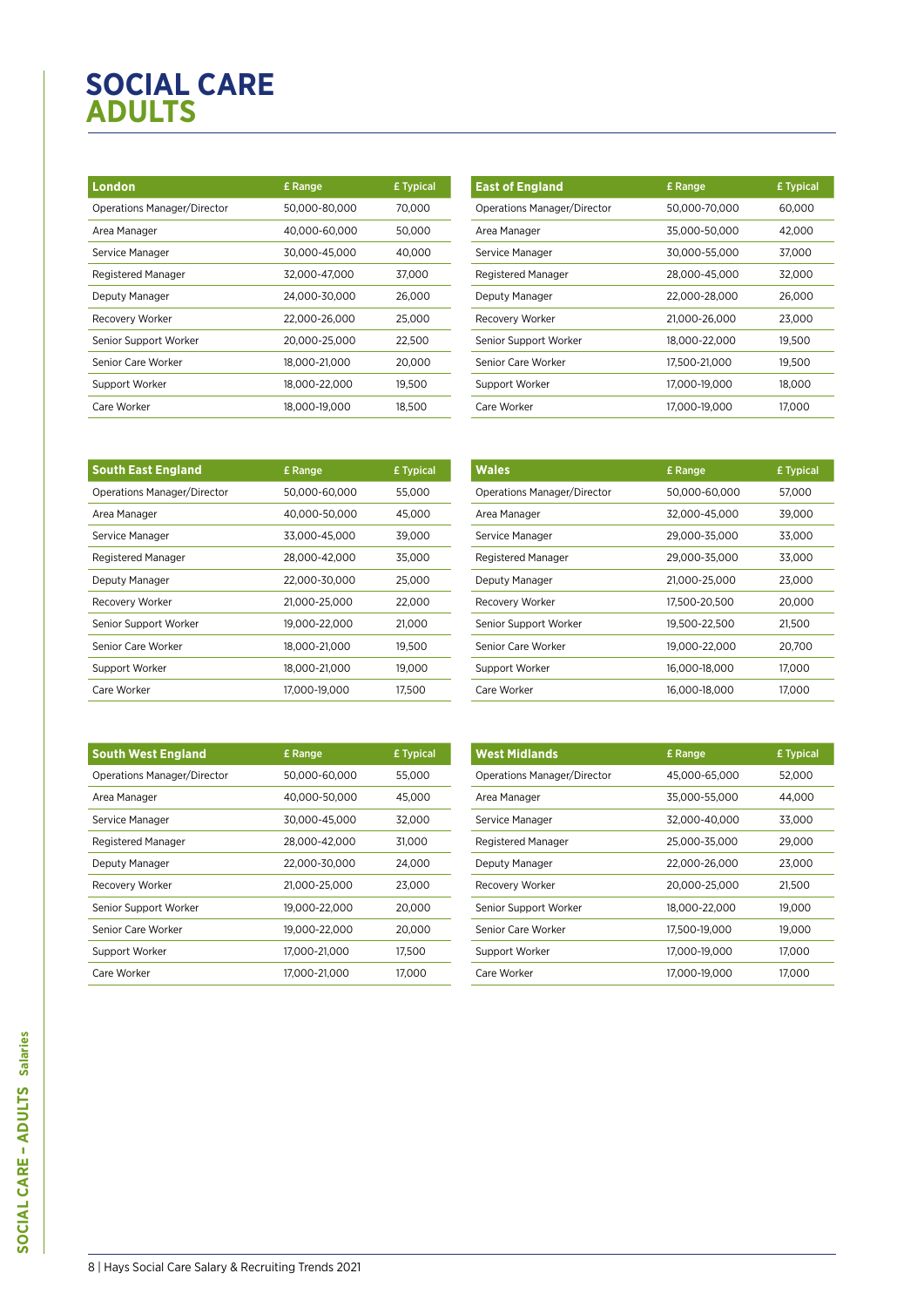| <b>East Midlands</b>               | £ Range       | £ Typical |
|------------------------------------|---------------|-----------|
| <b>Operations Manager/Director</b> | 45,000-70,000 | 60,000    |
| Area Manager                       | 40,000-60,000 | 45.000    |
| Service Manager                    | 32.000-40.000 | 33.000    |
| Registered Manager                 | 25.000-35.000 | 29,000    |
| Deputy Manager                     | 22,000-26,000 | 23.000    |
| Recovery Worker                    | 20.000-25.000 | 21.500    |
| Senior Support Worker              | 18,000-22,000 | 18,500    |
| Senior Care Worker                 | 17.500-19.000 | 18,500    |
| Support Worker                     | 17.000-19.000 | 17.500    |
| Care Worker                        | 17.000-19.000 | 17.000    |

| 57.000<br>42.000 |
|------------------|
|                  |
|                  |
| 36.500           |
| 29.000           |
| 24.000           |
| 24.000           |
| 19.000           |
| 18.000           |
| 17.000           |
| 17.000           |
|                  |

| <b>Yorkshire and the Humber</b>    | £ Range       | £ Typical |
|------------------------------------|---------------|-----------|
| <b>Operations Manager/Director</b> | 50.000-65.000 | 58.000    |
| Area Manager                       | 32.000-45.000 | 40.000    |
| Service Manager                    | 24.000-32.000 | 26.000    |
| Registered Manager                 | 26.000-40.000 | 30.000    |
| Deputy Manager                     | 18,000-23,000 | 22,000    |
| Recovery Worker                    | 17.000-22.000 | 19.500    |
| Senior Support Worker              | 17.000-19.000 | 17.500    |
| Senior Care Worker                 | 17.000-18.000 | 17.000    |
| Support Worker                     | 17.000-18.000 | 17.000    |
| Care Worker                        | 17.000-17.500 | 17.000    |

| <b>North East England</b>   | £ Range       | £ Typical |
|-----------------------------|---------------|-----------|
| Operations Manager/Director | 50,000-60,000 | 57,000    |
| Area Manager                | 35.000-45.000 | 40.000    |
| Service Manager             | 25.000-35.000 | 30.000    |
| Registered Manager          | 23.000-38.000 | 28,000    |
| Deputy Manager              | 20,000-27,000 | 21,000    |
| Recovery Worker             | 17,500-25,000 | 20,000    |
| Senior Support Worker       | 17,000-21,000 | 17.500    |
| Senior Care Worker          | 17.000-19.000 | 17.500    |
| Support Worker              | 17.000-19.000 | 17.000    |
| Care Worker                 | 17.000-19.000 | 17.000    |

| <b>Northern Ireland</b>            | £ Range       | £ Typical |
|------------------------------------|---------------|-----------|
| <b>Operations Manager/Director</b> | 53.000-64.000 | 57.000    |
| Area Manager                       | 37,000-50,000 | 43.000    |
| Service Manager                    | 30.000-55.000 | 40.000    |
| Registered Manager                 | 28,000-45,000 | 32.000    |
| Deputy Manager                     | 24.000-30.000 | 26.000    |
| Recovery Worker                    | 19.000-25.000 | 21.000    |
| Senior Support Worker              | 18,000-22,000 | 20,000    |
| Senior Care Worker                 | 19.000-22.000 | 20,000    |
| Support Worker                     | 17,000-19,000 | 18,000    |
| Care Worker                        | 16.500-17.500 | 17.000    |

| <b>Scotland</b>             | £ Range       | £ Typical |
|-----------------------------|---------------|-----------|
| Operations Manager/Director | 50.000-65.000 | 55,000    |
| Area Manager                | 38,000-55,000 | 47.000    |
| Service Manager             | 28.000-35.000 | 33.000    |
| Registered Manager          | 28.000-45.000 | 33.000    |
| Deputy Manager              | 24.000-30.000 | 26.000    |
| Recovery Worker             | 18.000-25.000 | 22.000    |
| Senior Support Worker       | 18.500-26.000 | 20.000    |
| Senior Care Worker          | 18,500-22,500 | 18,500    |
| Support Worker              | 17,000-24,000 | 18,000    |
| Care Worker                 | 17.000-21.000 | 17.000    |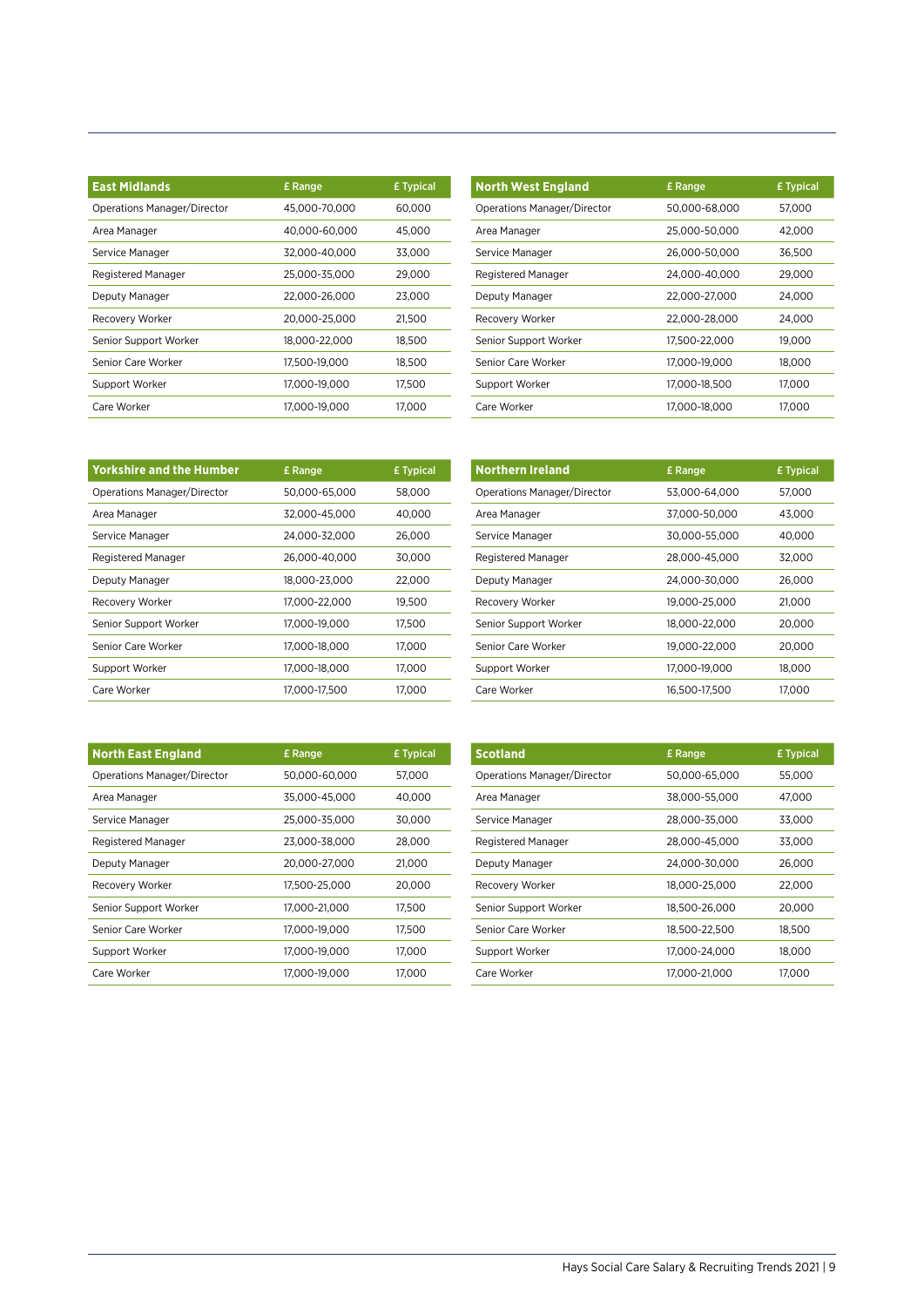### **SOCIAL CARE CHILDREN**

| London                       | £ Range       | £ Typical |
|------------------------------|---------------|-----------|
| Operations Manager/Director  | 60.000-90.000 | 70.000    |
| Area Manager                 | 40.000-60.000 | 52.000    |
| Service Manager              | 35.000-50.000 | 46.000    |
| Registered Manager           | 35,000-50,000 | 40,000    |
| Deputy Manager               | 24.000-35.000 | 31.000    |
| Senior Support Worker        | 20.000-26.000 | 23.500    |
| Senior Care Worker           | 19,000-22,000 | 21,000    |
| <b>Family Support Worker</b> | 25,000-30,000 | 28,500    |
| Residential Support Worker   | 19,000-26,000 | 23,000    |
| Support Worker               | 18,000-22,000 | 22,000    |
| Care Worker                  | 17.000-20.000 | 20,000    |

| <b>East of England</b>       | £ Range       | £ Typical |
|------------------------------|---------------|-----------|
| Operations Manager/Director  | 45,000-70,000 | 52,000    |
| Area Manager                 | 38,000-55,000 | 43.000    |
| Service Manager              | 36.000-56.000 | 42.000    |
| Registered Manager           | 30,000-48,000 | 36,000    |
| Deputy Manager               | 25.000-30.000 | 28,000    |
| Senior Support Worker        | 19,000-26,500 | 23,000    |
| Senior Care Worker           | 17,500-22,000 | 20.000    |
| <b>Family Support Worker</b> | 19,000-25,000 | 21.000    |
| Residential Support Worker   | 18,500-25,000 | 21,500    |
| Support Worker               | 17,000-20,000 | 18,000    |
| Care Worker                  | 17.000-18.500 | 17.000    |

| <b>South East England</b>         | £ Range       | £ Typical |
|-----------------------------------|---------------|-----------|
| Operations Manager/Director       | 55,000-65,000 | 60,000    |
| Area Manager                      | 45,000-55,000 | 50.000    |
| Service Manager                   | 38,000-48,000 | 43.000    |
| Registered Manager                | 35,000-45,000 | 40,000    |
| Deputy Manager                    | 24,000-33,000 | 28,000    |
| Senior Support Worker             | 20.000-25.000 | 22,000    |
| Senior Care Worker                | 18.500-23.000 | 20,000    |
| <b>Family Support Worker</b>      | 19,500-22,000 | 21,000    |
| <b>Residential Support Worker</b> | 19,500-22,000 | 21,000    |
| Support Worker                    | 18,500-22,000 | 19,000    |
| Care Worker                       | 17,000-19,000 | 17,500    |
|                                   |               |           |

| <b>Wales</b>                      | £ Range       | <b>£ Typical</b> |
|-----------------------------------|---------------|------------------|
| Operations Manager/Director       | 50,000-65,000 | 57,500           |
| Area Manager                      | 35,000-45,000 | 40,500           |
| Service Manager                   | 30,000-40,000 | 31,000           |
| Registered Manager                | 32,000-40,000 | 35,000           |
| Deputy Manager                    | 22.000-28.000 | 26,500           |
| Senior Support Worker             | 19.000-22.500 | 21.000           |
| Senior Care Worker                | 19,000-22,500 | 21,000           |
| <b>Family Support Worker</b>      | 18,000-21,000 | 18,750           |
| <b>Residential Support Worker</b> | 17,500-21,000 | 19,000           |
| Support Worker                    | 16,000-18,500 | 18,250           |
| Care Worker                       | 16,000-18,500 | 18,250           |
|                                   |               |                  |

| <b>South West England</b>         | £ Range       | £ Typical |
|-----------------------------------|---------------|-----------|
| Operations Manager/Director       | 55,000-65,000 | 60.000    |
| Area Manager                      | 45,000-55,000 | 50,000    |
| Service Manager                   | 38.000-48.000 | 40,000    |
| Registered Manager                | 35.000-45.000 | 40.000    |
| Deputy Manager                    | 26,000-37,000 | 28,000    |
| Senior Support Worker             | 23.000-27.000 | 25.000    |
| Senior Care Worker                | 23,000-27,000 | 25.000    |
| <b>Family Support Worker</b>      | 19,500-22,000 | 20,000    |
| <b>Residential Support Worker</b> | 19,500-22,000 | 20,000    |
| Support Worker                    | 18,500-22,000 | 19.000    |
| Care Worker                       | 18,500-22,000 | 19,000    |

| <b>West Midlands</b>         | £ Range       | £ Typical |
|------------------------------|---------------|-----------|
| Operations Manager/Director  | 45,000-70,000 | 52,000    |
| Area Manager                 | 35,000-50,000 | 42.000    |
| Service Manager              | 36,000-56,000 | 37,500    |
| Registered Manager           | 30,000-45,000 | 35,000    |
| Deputy Manager               | 25,000-30,000 | 27,000    |
| Senior Support Worker        | 19,000-26,500 | 23,000    |
| Senior Care Worker           | 17,500-22,000 | 19,500    |
| <b>Family Support Worker</b> | 18,500-25,000 | 20,000    |
| Residential Support Worker   | 18,500-25,000 | 20,000    |
| Support Worker               | 17,000-20,000 | 18.000    |
| Care Worker                  | 17.000-18.500 | 17.000    |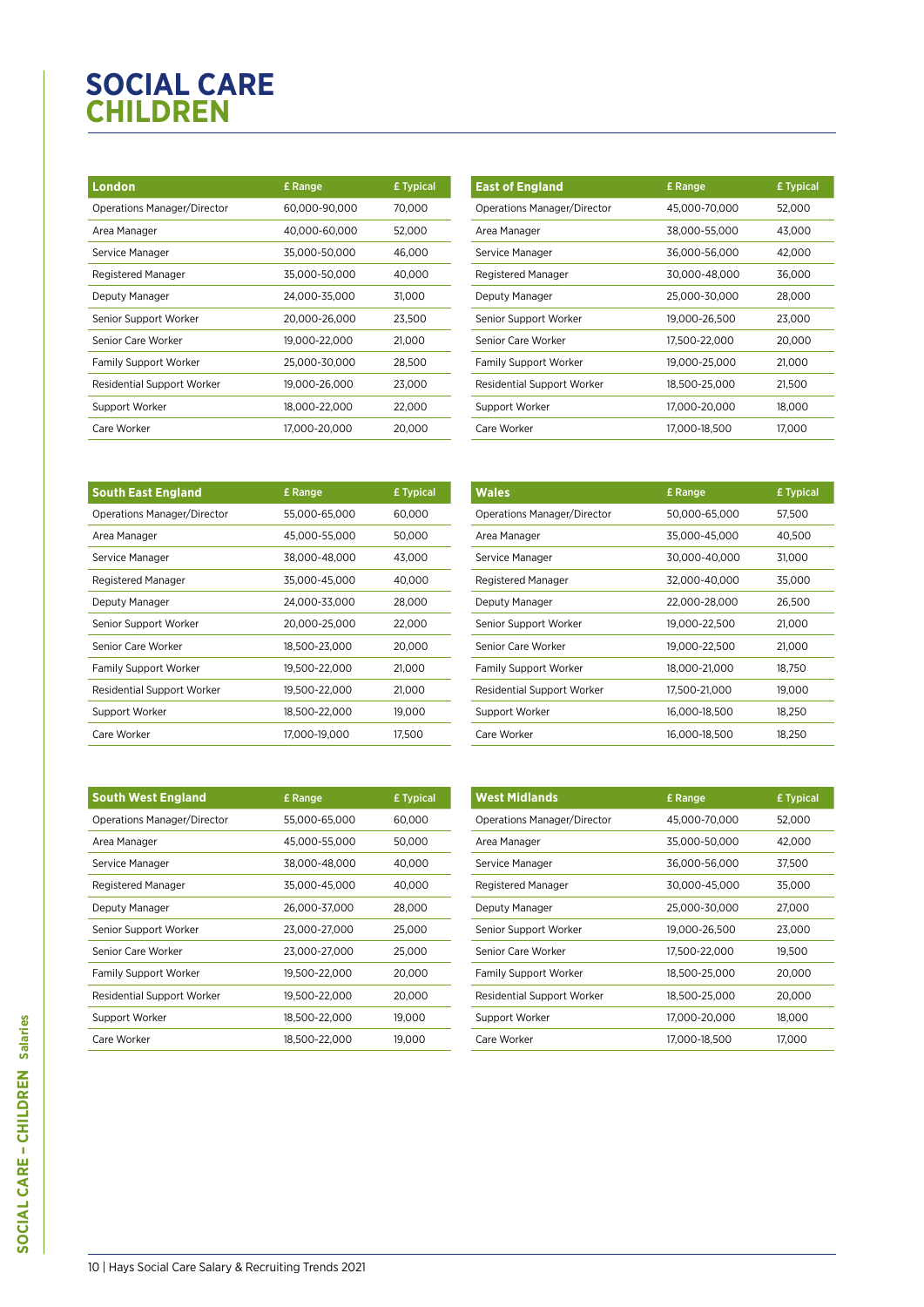| <b>East Midlands</b>               | £ Range       | £ Typical |
|------------------------------------|---------------|-----------|
| <b>Operations Manager/Director</b> | 45.000-70.000 | 52.000    |
| Area Manager                       | 38,000-55,000 | 40,000    |
| Service Manager                    | 36,000-56,000 | 37,500    |
| Registered Manager                 | 30.000-48.000 | 36,000    |
| Deputy Manager                     | 25.000-30.000 | 27.000    |
| Senior Support Worker              | 19,000-26,500 | 23,000    |
| Senior Care Worker                 | 17.500-22.000 | 20,000    |
| <b>Family Support Worker</b>       | 19,000-25,000 | 21,000    |
| Residential Support Worker         | 18,500-25,000 | 21,500    |
| Support Worker                     | 18,000-20,000 | 18,500    |
| Care Worker                        | 17.000-18.500 | 17.000    |

| <b>North West England</b>    | £ Range       | £ Typical |
|------------------------------|---------------|-----------|
| Operations Manager/Director  | 55,000-85,000 | 60,000    |
| Area Manager                 | 38.000-52.000 | 46.000    |
| Service Manager              | 38,000-52,000 | 46.000    |
| Registered Manager           | 30,000-48,000 | 38,000    |
| Deputy Manager               | 23,000-30,000 | 27,000    |
| Senior Support Worker        | 18.000-24.000 | 23.000    |
| Senior Care Worker           | 18.000-22.000 | 20.000    |
| <b>Family Support Worker</b> | 18,500-25,000 | 24.000    |
| Residential Support Worker   | 18,000-23,000 | 21,000    |
| Support Worker               | 16,500-23,000 | 19,000    |
| Care Worker                  | 16.000-18.000 | 17.000    |

| <b>Yorkshire and the Humber</b>    | £ Range       | £ Typical |
|------------------------------------|---------------|-----------|
| <b>Operations Manager/Director</b> | 50,000-65,000 | 57,000    |
| Area Manager                       | 30,000-50,000 | 45.000    |
| Service Manager                    | 35,000-45,000 | 37,500    |
| Registered Manager                 | 28,000-42,000 | 35,000    |
| Deputy Manager                     | 18,000-25,000 | 25,000    |
| Senior Support Worker              | 18,000-21,500 | 19,500    |
| Senior Care Worker                 | 18,000-21,500 | 18,500    |
| <b>Family Support Worker</b>       | 18.500-25.000 | 22,500    |
| Residential Support Worker         | 17,000-23,000 | 19,000    |
| Support Worker                     | 17,000-18,000 | 17,000    |
| Care Worker                        | 17,000-18,000 | 17,000    |
|                                    |               |           |

| <b>Northern Ireland</b>      | £ Range       | £ Typical |
|------------------------------|---------------|-----------|
| Operations Manager/Director  | 50,000-60,000 | 55,000    |
| Area Manager                 | 40,000-50,000 | 43,500    |
| Service Manager              | 35,000-45,000 | 40,000    |
| Registered Manager           | 26,000-34,000 | 33,500    |
| Deputy Manager               | 24,000-30,000 | 27.250    |
| Senior Support Worker        | 18,000-22,000 | 21,000    |
| Senior Care Worker           | 18,500-22,000 | 21.000    |
| <b>Family Support Worker</b> | 19,000-22,000 | 20,300    |
| Residential Support Worker   | 17,000-20,000 | 19,500    |
| Support Worker               | 17.500-20.000 | 18,500    |
| Care Worker                  | 16,500-17,500 | 17,000    |
|                              |               |           |

| <b>North East England</b>    | £ Range       | <b>£</b> Typical |
|------------------------------|---------------|------------------|
| Operations Manager/Director  | 50,000-70,000 | 57,000           |
| Area Manager                 | 35,000-50,000 | 38,000           |
| Service Manager              | 32,000-45,000 | 38,000           |
| Registered Manager           | 28,000-42,000 | 35,000           |
| Deputy Manager               | 22,000-27,000 | 25,000           |
| Senior Support Worker        | 18,000-25,000 | 19,000           |
| Senior Care Worker           | 18,000-24,000 | 18,500           |
| <b>Family Support Worker</b> | 18,000-24,000 | 23,000           |
| Residential Support Worker   | 17,000-23,000 | 18,500           |
| Support Worker               | 17,000-18,000 | 17,000           |
| Care Worker                  | 17.000-18.000 | 17.000           |

| <b>Scotland</b>                    | £ Range       | £ Typical |
|------------------------------------|---------------|-----------|
| <b>Operations Manager/Director</b> | 60,000-75,000 | 68,000    |
| Area Manager                       | 45,000-55,000 | 50,000    |
| Service Manager                    | 32,000-42,000 | 37,000    |
| Registered Manager                 | 28.000-32.000 | 30.000    |
| Deputy Manager                     | 26.000-30.000 | 28,000    |
| Senior Support Worker              | 22.000-27.000 | 26,000    |
| Senior Care Worker                 | 22.000-26.000 | 25,000    |
| <b>Family Support Worker</b>       | 21,000-27,500 | 26,000    |
| <b>Residential Support Worker</b>  | 19.500-24.000 | 22,000    |
| Support Worker                     | 19,000-23,000 | 21,000    |
| Care Worker                        | 18,500-21,000 | 20,000    |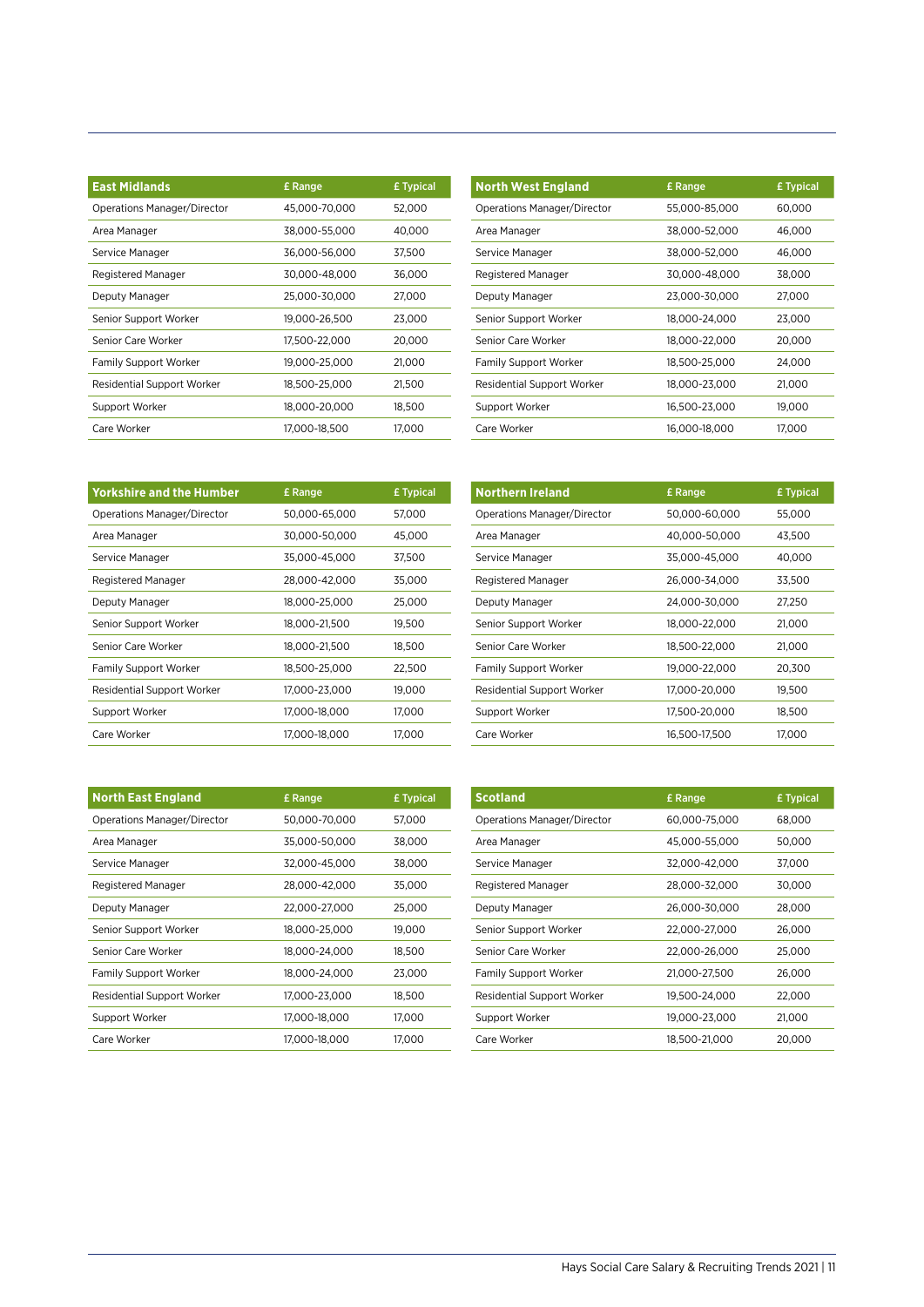## **SOCIAL WORK ADULTS**

| London                              | £ Range         | £ Typical |
|-------------------------------------|-----------------|-----------|
| Director of Service                 | 115.000-151.000 | 141.000   |
| Assistant Director of Service       | 97,000-115,000  | 105,500   |
| Head of Service                     | 61,000-95,000   | 69.000    |
| Service Manager                     | 50.000-65.000   | 57.500    |
| Team Manager                        | 40,000-58,000   | 55,000    |
| Approved Mental Health Practitioner | 38.500-49.000   | 48.500    |
| Senior Practitioner                 | 40.000-58.000   | 43.000    |
| Qualified Social Worker - 4 years + | 35,000-45,000   | 41.000    |
| Qualified Social Worker - 2 years + | 32.000-36.000   | 34.500    |
| Newly Qualified Social Worker       | 29,500-37,000   | 32,000    |

| <b>Midlands</b>                     | £ Range        | £ Typical |
|-------------------------------------|----------------|-----------|
| Director of Service                 | 85.000-140.000 | 100.000   |
| Assistant Director of Service       | 70,000-90,000  | 80,000    |
| Head of Service                     | 52.000-60.000  | 56.000    |
| Service Manager                     | 48,000-54,000  | 50,000    |
| Team Manager                        | 42,000-55,000  | 49.000    |
| Approved Mental Health Practitioner | 43.000-55.000  | 47.000    |
| Senior Practitioner                 | 42,000-55,000  | 46.000    |
| Qualified Social Worker - 4 years + | 34.000-43.000  | 35.000    |
| Qualified Social Worker - 2 years + | 26.000-34.000  | 27,000    |
| Newly Qualified Social Worker       | 22,500-27,000  | 24.000    |

| <b>South East England</b>           | £ Range       | £ Typical |
|-------------------------------------|---------------|-----------|
| Director of Service                 | 83.000-93.000 | 88,000    |
| Assistant Director of Service       | 73.000-83.000 | 78,000    |
| Head of Service                     | 53,500-58,500 | 57,500    |
| Service Manager                     | 48,500-54,500 | 51,500    |
| Team Manager                        | 43,500-49,500 | 45,500    |
| Approved Mental Health Practitioner | 41.500-49.500 | 48.500    |
| Senior Practitioner                 | 36.500-41.500 | 39,500    |
| Qualified Social Worker - 4 years + | 34.000-39.000 | 35.500    |
| Qualified Social Worker - 2 years + | 31.000-36.000 | 33.250    |
| Newly Qualified Social Worker       | 29.000-34.000 | 31.250    |

| <b>East of England</b>              | £ Range       | £ Typical |
|-------------------------------------|---------------|-----------|
| Director of Service                 | 82,000-92,000 | 88.500    |
| Assistant Director of Service       | 72.000-82.000 | 77.000    |
| Head of Service                     | 53,000-58,000 | 58,000    |
| Service Manager                     | 48.000-54.000 | 51.000    |
| <b>Team Manager</b>                 | 41.500-49.000 | 44.500    |
| Approved Mental Health Practitioner | 37,000-42,000 | 38,000    |
| Senior Practitioner                 | 37.000-42.000 | 38.000    |
| Qualified Social Worker - 4 years + | 31.000-38.000 | 34.000    |
| Qualified Social Worker - 2 years + | 31,000-38,000 | 32,000    |
| Newly Qualified Social Worker       | 26.000-33.000 | 28,000    |

| <b>North East England</b>           | £ Range        | £ Typical |
|-------------------------------------|----------------|-----------|
| Director of Service                 | 80,000-115,000 | 95,000    |
| Assistant Director of Service       | 70.000-90.000  | 78.000    |
| Head of Service                     | 51,000-70,000  | 55.000    |
| Service Manager                     | 47,000-56,000  | 50,500    |
| Team Manager                        | 40.000-48.000  | 44.000    |
| Approved Mental Health Practitioner | 35,000-49,000  | 39,500    |
| <b>Senior Practitioner</b>          | 39.000-47.000  | 44,000    |
| Qualified Social Worker - 4 years + | 26.500-40.000  | 34.500    |
| Qualified Social Worker - 2 years + | 26,000-30,000  | 26,500    |
| Newly Qualified Social Worker       | 22.000-26.000  | 23.500    |

| <b>North West England</b>           | £ Range        | £ Typical |
|-------------------------------------|----------------|-----------|
| Director of Service                 | 80,000-100,000 | 88,000    |
| Assistant Director of Service       | 70.000-90.000  | 80.000    |
| Head of Service                     | 54.000-74.000  | 55,000    |
| Service Manager                     | 47,000-56,000  | 50,000    |
| <b>Team Manager</b>                 | 38.000-45.000  | 39.000    |
| Approved Mental Health Practitioner | 35,000-49,000  | 38,000    |
| Senior Practitioner                 | 39.000-47.000  | 42.500    |
| Qualified Social Worker - 4 years + | 26.500-40.000  | 30,500    |
| Qualified Social Worker - 2 years + | 26.000-30.000  | 27,000    |
| Newly Qualified Social Worker       | 22.000-26.000  | 24.000    |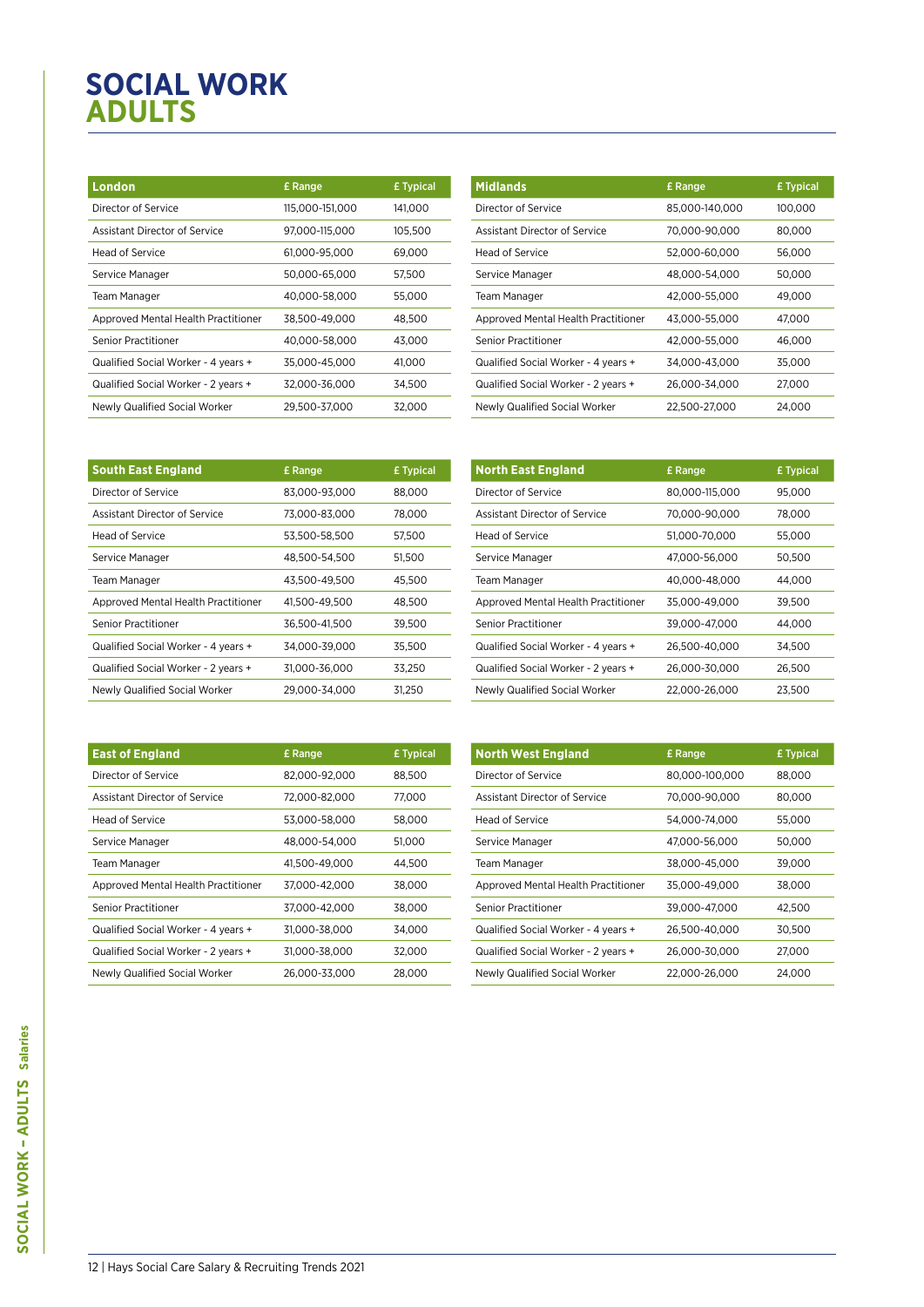## **SOCIAL WORK CHILDREN**

| London                              | £ Range         | £ Typical |
|-------------------------------------|-----------------|-----------|
| Director of Service                 | 122.000-170.000 | 146.000   |
| Assistant Director of Service       | 97.000-122.000  | 122.000   |
| Head of Service                     | 65.000-97.000   | 70.500    |
| Service Manager                     | 49.000-83.000   | 63.000    |
| Team Manager                        | 45,000-58,000   | 54.500    |
| Senior Practitioner                 | 40.000-55.000   | 45.500    |
| Qualified Social Worker - 4 years + | 36.500-45.000   | 41.000    |
| Qualified Social Worker - 2 years + | 32.000-37.000   | 33.500    |
| New Qualified Social Worker         | 31.000-34.000   | 31.000    |

| <b>Midlands</b>                     | £ Range        | £ Typical |
|-------------------------------------|----------------|-----------|
| Director of Service                 | 90.000-140.000 | 100,000   |
| Assistant Director of Service       | 70,000-90,000  | 81.000    |
| Head of Service                     | 52.000-60.000  | 56,000    |
| Service Manager                     | 48.000-53.000  | 50.000    |
| <b>Team Manager</b>                 | 42.000-49.000  | 46.000    |
| Senior Practitioner                 | 40.000-46.000  | 43.000    |
| Qualified Social Worker - 4 years + | 30.000-39.000  | 35.000    |
| Qualified Social Worker - 2 years + | 25.000-29.000  | 26.500    |
| New Qualified Social Worker         | 21.000-25.000  | 23.500    |

| <b>South East England</b>           | £ Range         | £ Typical |
|-------------------------------------|-----------------|-----------|
| Director of Service                 | 100.000-155.000 | 135.000   |
| Assistant Director of Service       | 73.000-83.000   | 81.000    |
| Head of Service                     | 54,000-67,000   | 58,000    |
| Service Manager                     | 49.000-60.000   | 54.000    |
| Team Manager                        | 43,000-51,000   | 46.000    |
| Senior Practitioner                 | 37,000-41,500   | 41.000    |
| Qualified Social Worker - 4 years + | 33.000-39.000   | 37.000    |
| Qualified Social Worker - 2 years + | 31.500-37.000   | 35.000    |
| New Qualified Social Worker         | 29.500-34.000   | 32.000    |

| <b>East of England</b>              | £ Range         | £ Typical |
|-------------------------------------|-----------------|-----------|
| Director of Service                 | 119.000-130.000 | 119.000   |
| Assistant Director of Service       | 72.000-98.000   | 89.000    |
| Head of Service                     | 58,000-68,000   | 60.000    |
| Service Manager                     | 48.000-60.000   | 57.000    |
| Team Manager                        | 41.500-52.000   | 50.000    |
| <b>Senior Practitioner</b>          | 37.000-48.000   | 43.500    |
| Qualified Social Worker - 4 years + | 31.000-40.000   | 37.000    |
| Qualified Social Worker - 2 years + | 31.000-40.000   | 34.500    |
| New Qualified Social Worker         | 26.000-33.000   | 26.500    |

| <b>North East England</b>           | £ Range        | £ Typical |
|-------------------------------------|----------------|-----------|
| Director of Service                 | 86.000-140.000 | 98,000    |
| Assistant Director of Service       | 65.000-90.000  | 80.000    |
| Head of Service                     | 50.000-70.000  | 54.500    |
| Service Manager                     | 47.000-55.000  | 50.000    |
| <b>Team Manager</b>                 | 38.000-50.000  | 44.000    |
| Senior Practitioner                 | 39.000-45.000  | 42.000    |
| Qualified Social Worker - 4 years + | 28.000-40.000  | 35.000    |
| Qualified Social Worker - 2 years + | 26.000-28.000  | 27.000    |
| New Qualified Social Worker         | 20.000-26.000  | 24.500    |

| <b>North West England</b>           | £ Range        | £ Typical |
|-------------------------------------|----------------|-----------|
| Director of Service                 | 86.000-140.000 | 98,000    |
| Assistant Director of Service       | 65.000-90.000  | 80.000    |
| Head of Service                     | 50.000-70.000  | 56.000    |
| Service Manager                     | 47.000-55.000  | 52.500    |
| <b>Team Manager</b>                 | 38.000-50.000  | 42.000    |
| <b>Senior Practitioner</b>          | 39.000-45.000  | 43.000    |
| Qualified Social Worker - 4 years + | 28,000-40,000  | 34,000    |
| Qualified Social Worker - 2 years + | 26.000-28.000  | 27.000    |
| New Qualified Social Worker         | 20.000-26.000  | 25,000    |